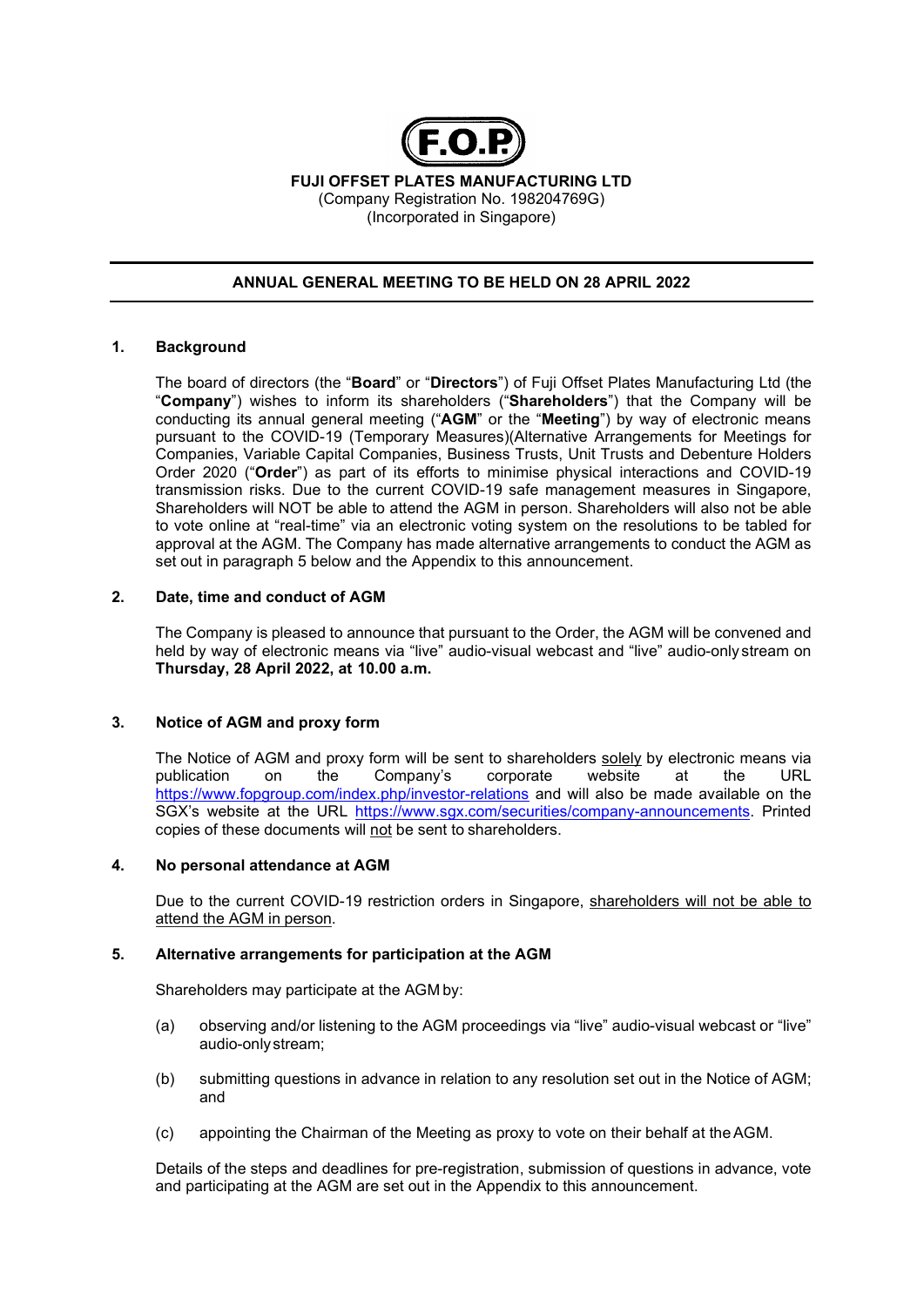### 6. Persons who hold shares through relevant intermediaries

Persons who hold shares of the Company through relevant intermediaries (as defined in Section 181 of the Companies Act 1967 (the "Companies Act")), including Central Provident Fund ("CPF") and Supplemental Retirement Scheme ("SRS") investors, and who wish to participate in the AGM by:

- (a) observing and/or listening to the AGM proceedings via "live" audio-visual webcast or "live" audio-only stream;
- (b) submitting questions in advance in relation to any resolution set out in the Notice of AGM; and/or
- (c) appointing the Chairman of the Meeting as proxy to vote on their behalf at the AGM,

should contact the relevant intermediaries (which would include, in the case of CPF and SRS investors, their respective CPF Agent Banks and SRS Operators) through which they hold such shares by 10.00 a.m on Monday, 18 April 2022 in order for the necessary arrangements to be made for their participation in the AGM.

### 7. 2021 Annual Report and IPT Appendix

The 2021 Annual Report and the Appendix in relation to the Proposed Renewal of Shareholders' Mandate for Interested Person Transactions (the "IPT Appendix") have been published and may be accessed at the Company's corporate website at the URL https://www.fopgroup.com/index.php/investor-relations as follows:

- (a) the 2021 Annual Report may be accessed by clicking on the hyperlinks "FOP Group's latest Annual Report"; and
- (b) the IPT Appendix may be accessed by clicking on the hyperlinks "IPT Appendix".

### 8. Key dates/deadlines

In summary, the key dates/deadlines which shareholders should take note of are set out in the table below:

| Key dates                                              | <b>Actions</b>                                                                                                                                                                        |
|--------------------------------------------------------|---------------------------------------------------------------------------------------------------------------------------------------------------------------------------------------|
| 10.00 a.m. on Monday, $18$<br>April 2022               | Deadline for CPF or SRS investors who wish to appoint the<br>Chairman of the Meeting as proxy to approach their respective<br>CPF Agent Banks or SRS Operators to submit their votes. |
| 10.00<br>a.m.<br>on<br>Wednesday, 20 April 2022        | Deadline for shareholders to submit questions.                                                                                                                                        |
| 10.00 a.m. on Monday, 25<br>April 2022                 | Deadline for shareholders to submit webcast registration form.                                                                                                                        |
| 10.00 a.m. on Tuesday, 26<br>April 2022                | Deadline for shareholders to submit proxy forms.                                                                                                                                      |
| 10.00 a.m. on Thursday,<br>28 April 2022               | Live event of AGM by way of electronic means via "live" audio-<br>visual webcast or "live" audio-only stream.                                                                         |
| After<br>5.16<br>p.m.<br>on<br>Thursday, 28 April 2022 | Release of the Result of the AGM to SGX-ST via SGXNet.                                                                                                                                |

Any reference to a time of day in this Announcement is made by reference to Singapore time.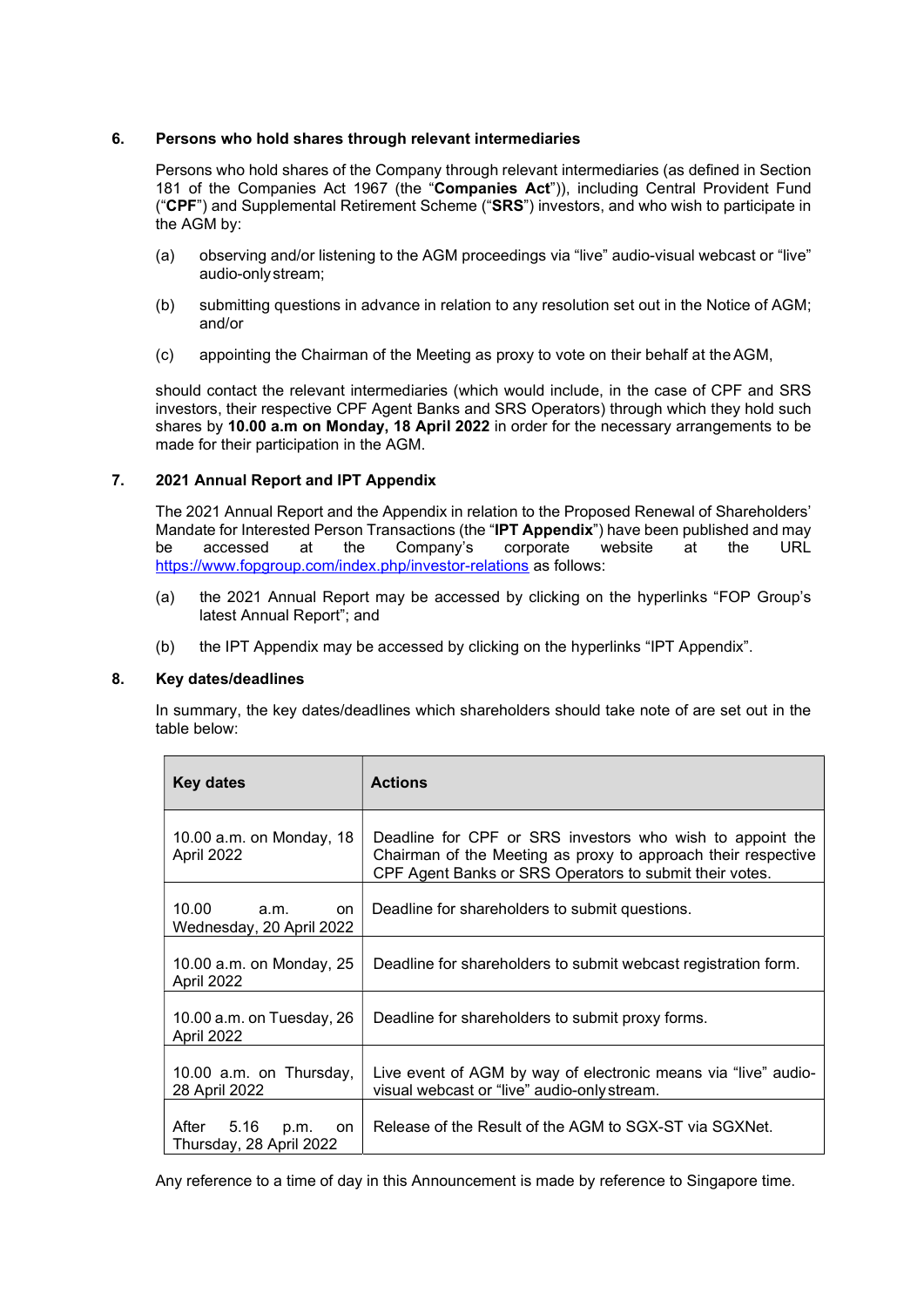### 9. Minutes of AGM

The minutes of the AGM and answers to substantial and relevant comments or queries from shareholders will thereafter be published on the Company's corporate website at the URL https://www.fopgroup.com/index.php/investor-relations and will also be made available on the SGX's website at the URL https://www.sgx.com/securities/company-announcements within one (1) month after the date of the AGM.

## 10. Important reminder

Due to the constantly evolving COVID-19 situation in Singapore, the Company may be required to change its AGM arrangements at short notice. Shareholders should check the Company's corporate website at the URL https://www.fopgroup.com/index.php/investor-relations or on the SGX's website at the URL https://www.sgx.com/securities/company-announcements for the latest updates on the status of the AGM.

The Company would like to thank all shareholders for their patience and co-operation in enabling the Company to hold the AGM with the optimum safe distancing measures amidst the current COVID-19 pandemic.

### BY ORDER OF THE BOARD

David Teo Kee Bock Executive Chairman 12 April 2022

The contact person for the Sponsor is Ms. Foo Quee Yin, at 160 Robinson Road #21-05 SBF Center, Singapore 068914, Telephone number: 6221 0271.

This announcement has been reviewed by the Company's Sponsor, Asian Corporate Advisors Pte. Ltd. (the "Sponsor"). It has not been examined or approved by the Singapore Exchange Securities Trading Limited (the "Exchange") and the exchange assumes no responsibility for the contents of this announcement, including the correctness of any of the statements or opinions made or reports contained in this announcement.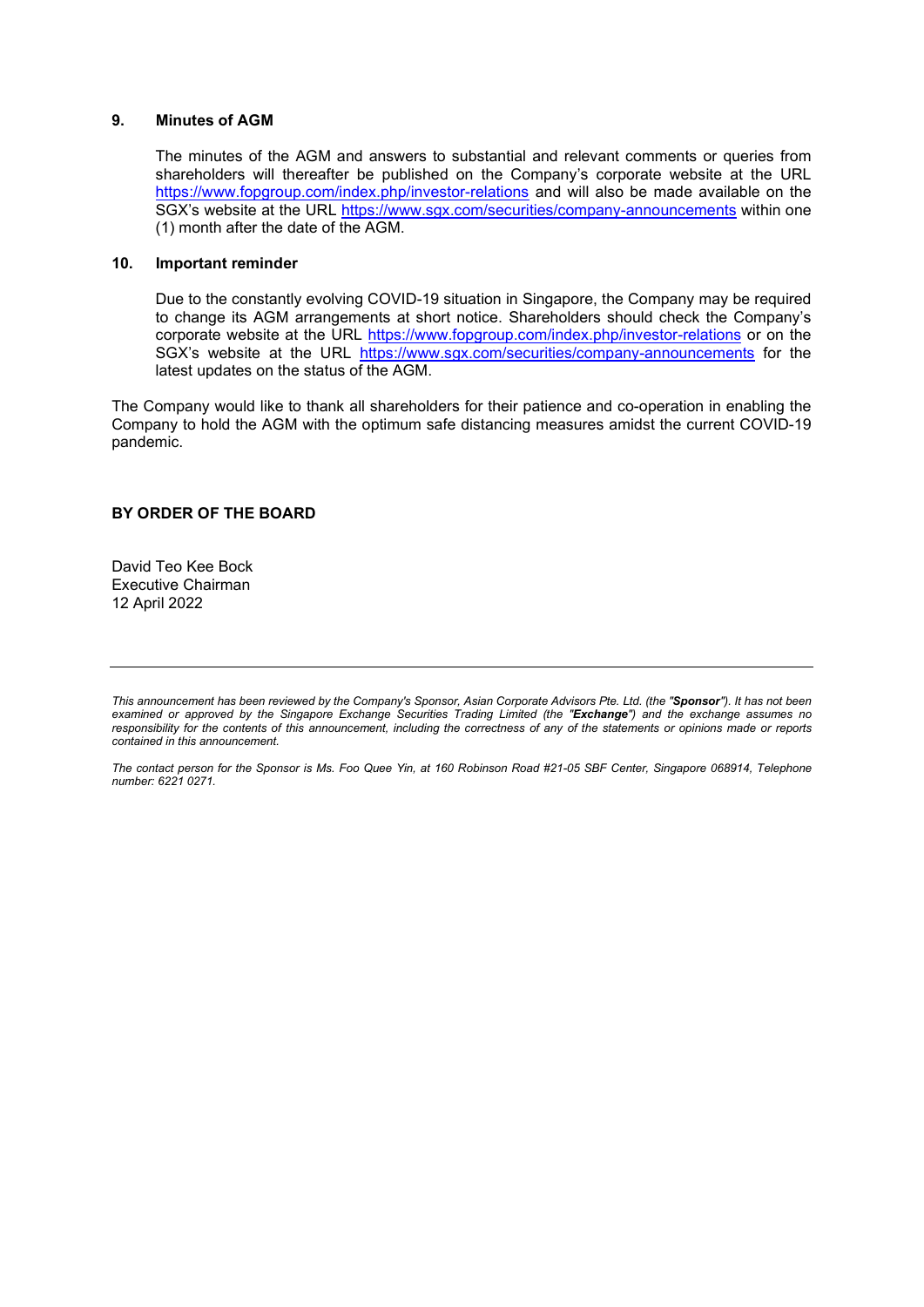# APPENDIX

# Steps for pre-submission of questions, vote and participating at the AGM

Shareholders will be able to observe and/or listen to the AGM proceedings through a "live" audio-visual webcast via their mobile phones, tablets or computers or through a "live" audio-only stream via telephone, submit questions in advance in relation to any resolution set out in the Notice of AGM and vote by appointing the Chairman of the Meeting as proxy to attend, speak and vote on their behalf at the AGM.

To do so, they will need to complete the following steps:

| <b>Steps</b>                                                                                          | <b>Details</b>                                                                                                                                                                                                                                                                                                                                                                                                                                                                                                                                                                                                    |
|-------------------------------------------------------------------------------------------------------|-------------------------------------------------------------------------------------------------------------------------------------------------------------------------------------------------------------------------------------------------------------------------------------------------------------------------------------------------------------------------------------------------------------------------------------------------------------------------------------------------------------------------------------------------------------------------------------------------------------------|
| Submit<br>questions<br>in<br>advance in relation to<br>any resolution set out in<br>the Notice of AGM | Submission of questions. Please note that the "live" audio-visual webcast and<br>"live" audio-only stream are mainly for shareholders to contemporaneously<br>observe the AGM proceeding and hence, shareholders will not be able to ask<br>questions at the AGM "live" during the "live" audio-visual webcast and "live"<br>audio-only stream. Accordingly, it is important for shareholders to submit their<br>questions in advance in relation to any resolution set out in the Notice of AGM<br>to be tabled for approval at the AGM, by submitting the webcast registration form<br>in the following manner: |
|                                                                                                       | if submitted by post, be deposited at the registered office of the Company<br>(a)<br>at 2 Jalan Rajah, #06-28 Golden Wall Flatted Factory, Singapore<br>329134; or<br>(b)<br>if submitted electronically, be submitted via email to the to the Company,<br>at agm2022@fopgroup.com,                                                                                                                                                                                                                                                                                                                               |
|                                                                                                       | in either case, by 10.00 a.m. on Wednesday, 20 April 2022.                                                                                                                                                                                                                                                                                                                                                                                                                                                                                                                                                        |
|                                                                                                       | A shareholder who wishes to submit their question via webcast registration form<br>must first download accompanied with this announcement or at the Company's<br>corporate website at the URL https://www.fopgroup.com/index.php/investor-<br>relations, complete and sign the webcast registration form, before submitting it<br>by post to the address provided above, or before scanning and sending it by<br>email to the email address provided above.                                                                                                                                                       |
|                                                                                                       | In view of the current COVID-19 situation and the related safe distancing<br>measures which may make it difficult for shareholders to submit completed<br>webcast registration form by post, shareholders are strongly encouraged to<br>submit completed webcast registration form electronically via email.                                                                                                                                                                                                                                                                                                      |
|                                                                                                       | Addressing questions. Management and the Board of the Company will<br>endeavour to address all substantial and relevant questions received from<br>shareholders at least 48 hours prior to the deadline for the deposition of proxy<br>forms for the AGM by publishing the responses to those questions on the SGX's<br>website at the URL https://www.sgx.com/securities/company-announcements<br>website<br><b>URL</b><br>Company's<br>corporate<br>at<br>the<br>the<br>and<br>https://www.fopgroup.com/index.php/investor-relations.                                                                           |
|                                                                                                       | The Company will publish minutes and answers within one month from date of<br>SGX's<br><b>AGM</b><br>both<br>the<br>website<br>the<br><b>URL</b><br>on<br>at<br>https://www.sgx.com/securities/company-announcements and the Company's<br>corporate website at the URL https://www.fopgroup.com/index.php/investor-<br>relations.                                                                                                                                                                                                                                                                                 |
| Submit proxy forms to<br>vote                                                                         | Appointment of Chairman of the Meeting as proxy. Shareholders (whether<br>individual or corporate) who wish to vote on the resolutions to be tabled at the<br>AGM must appoint the Chairman of the Meeting as their proxy to attend, speak<br>and vote on their behalf at the AGM, in accordance with the instructions on the<br>proxy form.                                                                                                                                                                                                                                                                      |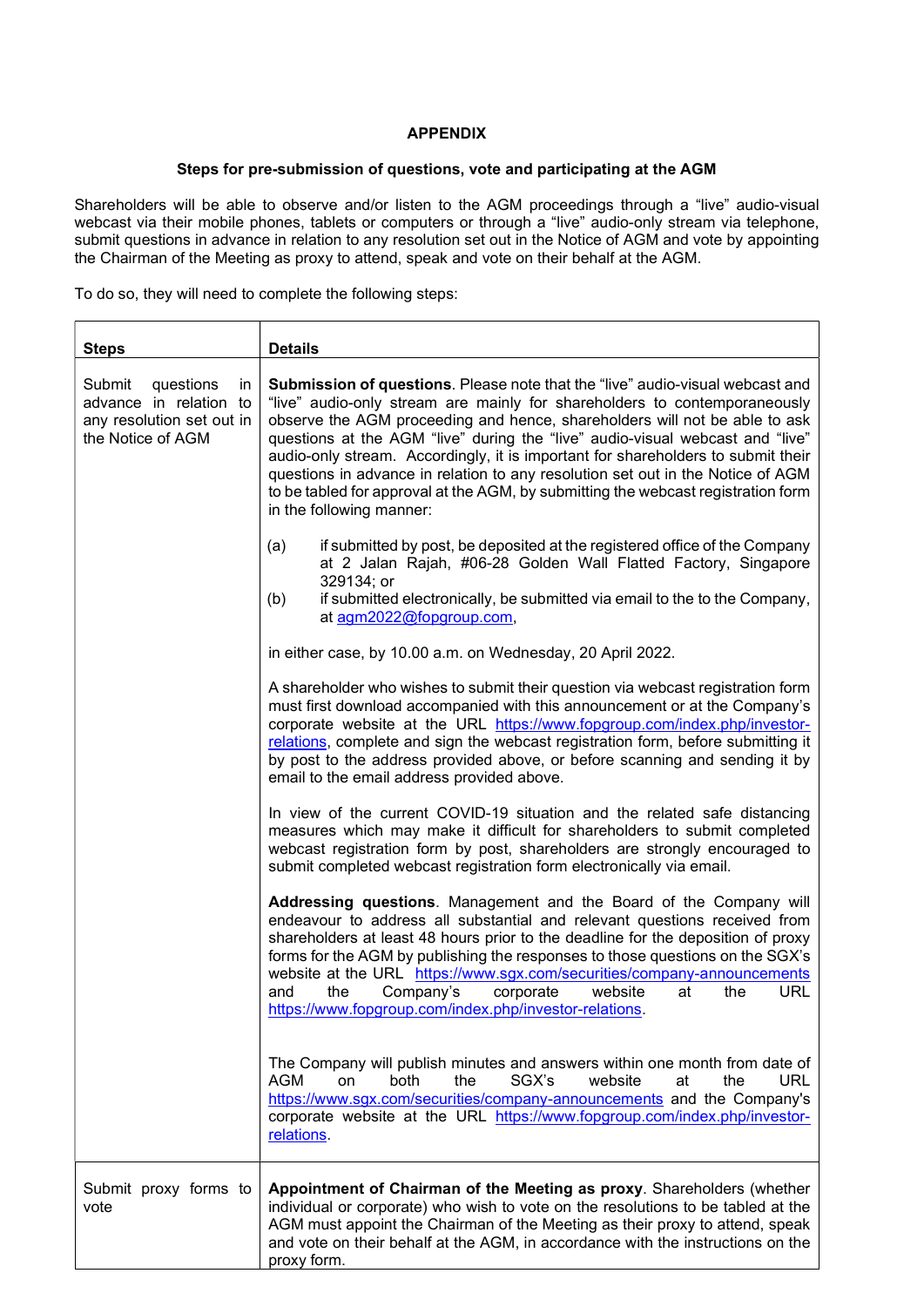|                      | Specific voting instructions to be given. Where shareholders (whether<br>individual or corporate) appoint the Chairman of the Meeting as their proxy, they<br>must give specific instructions as to voting, or abstentions from voting, in respect<br>of a resolution in the proxy form; failing which, the appointment of the Chairman<br>of the Meeting as proxy for that resolution will be treated as invalid.                        |
|----------------------|-------------------------------------------------------------------------------------------------------------------------------------------------------------------------------------------------------------------------------------------------------------------------------------------------------------------------------------------------------------------------------------------------------------------------------------------|
|                      | Submission of proxy forms. Proxy forms must be submitted in the following<br>manner:                                                                                                                                                                                                                                                                                                                                                      |
|                      | if submitted by post, be deposited at the Registered Office of the Company<br>(a)<br>at 2 Jalan Rajah, #06-28 Golden Wall Flatted Factory, Singapore 329134;                                                                                                                                                                                                                                                                              |
|                      | or<br>if submitted electronically, be submitted via email to the Company, at<br>(b)<br>agm2022@fopgroup.com,                                                                                                                                                                                                                                                                                                                              |
|                      | in either case, by 10.00 a.m. on Tuesday, 26 April 2022.                                                                                                                                                                                                                                                                                                                                                                                  |
|                      | A shareholder who wishes to submit a proxy form must first download<br>accompanied with this announcement or at the Company's corporate website at<br>the URL https://www.fopgroup.com/index.php/investor-relations, complete and<br>sign the proxy form, before submitting it by post to the address provided above,<br>or before scanning and sending it by email to the email address provided above.                                  |
|                      | In view of the current COVID-19 situation and the related safe distancing<br>measures which may make it difficult for shareholders to submit completed<br>proxy forms by post, shareholders are strongly encouraged to submit completed<br>proxy forms electronically via email.                                                                                                                                                          |
|                      | CPF or SRS investors who wish to appoint the Chairman of the Meeting as proxy<br>should approach their respective CPF Agent Banks or SRS Operators (being<br>relevant intermediaries) to submit their votes by 10.00 a.m. on Monday, 18 April<br>2022.                                                                                                                                                                                    |
| Participating at AGM | Submission of webcast registration form. Shareholders who wish to<br>participate at the AGM by observing and/or listening to the AGM proceedings<br>via "live" audio-visual webcast or "live" audio-only stream must register in the<br>following manner:                                                                                                                                                                                 |
|                      | if submitted by post, be deposited at the registered office of the Company<br>(a)<br>at 2 Jalan Rajah, #06-28 Golden Wall Flatted Factory, Singapore 329134;<br><b>or</b>                                                                                                                                                                                                                                                                 |
|                      | if submitted electronically, be submitted via email to the to the Company,<br>(b)<br>at agm2022@fopgroup.com,                                                                                                                                                                                                                                                                                                                             |
|                      | in either case, by 10.00 a.m. on Monday, 25 April 2022 (the "Registration<br>Deadline").                                                                                                                                                                                                                                                                                                                                                  |
|                      | A shareholder who wishes to submit a webcast registration form must first<br>download accompanied with this announcement or at the Company's corporate<br>website at the URL https://www.fopgroup.com/index.php/investor-relations,<br>complete and sign the webcast registration form, before submitting it by post to<br>the address provided above, or before scanning and sending it by email to the<br>email address provided above. |
|                      |                                                                                                                                                                                                                                                                                                                                                                                                                                           |
|                      | Shareholders, who would have been able to be appointed as proxies by relevant<br>intermediaries under Section 181(1C) of the Companies Act, such as CPF and<br>SRS investors, should approach their respective agents, such as CPF Agent<br>Banks or SRS Operators, to participate at the AGM by observing and/or listening<br>to the AGM proceedings via "live" audio-visual webcast or "live" audio-only<br>stream.                     |